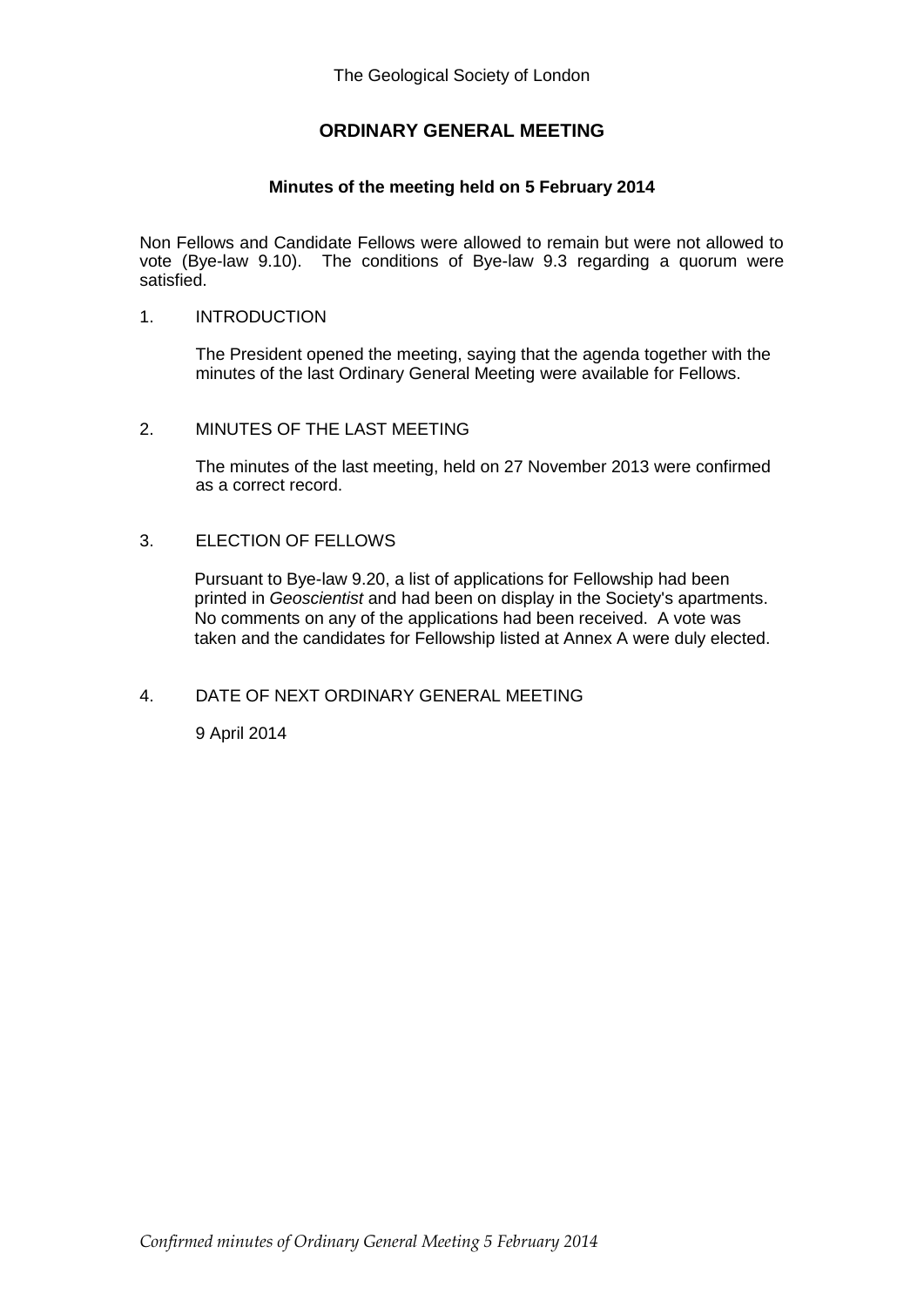# THE FOLLOWING NAMES WERE ELECTED TO FELLOWSHIP AT THE OGM ON 5 FEBRUARY 2014

150 applications for Fellows 16 to upgrade to Fellowship

| <b>SURNAME</b>     | <b>Forenames</b>       |
|--------------------|------------------------|
| <b>ABREU CUNHA</b> | Tiago                  |
|                    | George                 |
| <b>ANDREW</b>      | Edward                 |
| <b>ARSLAN</b>      | Arzu                   |
| <b>BAILEY</b>      | Cassie                 |
| <b>BAIN</b>        | Andrew James           |
| <b>BANYE</b>       | Oluchukwu              |
| <b>BARLOW</b>      | Glenn                  |
| <b>BARON</b>       | Ian Ronald             |
| <b>BEDFORD</b>     | <b>Burcin</b>          |
| <b>BIGNELL</b>     | Roger Douglas          |
| <b>BILLINGTON</b>  | Darren Vincent         |
| <b>BLOCKLEY-</b>   |                        |
| <b>CAMPTON</b>     | Courtney               |
| <b>BOOL</b>        | Nicholas Eric          |
| <b>BOOTH</b>       | Matthew<br>Graham      |
|                    |                        |
| <b>BOTTOMS</b>     | Simon                  |
| <b>BRADY</b>       | Christopher            |
| <b>BRAVERY</b>     | Anne Mary              |
| <b>BRENNAN</b>     | <b>Mark Patrick</b>    |
| <b>BREWSTER</b>    | Christopher<br>William |
| <b>BRIDGES</b>     | Mark James             |
| <b>BROWNING-</b>   |                        |
| <b>STAMP</b>       | Peter John             |
| <b>BUTLER</b>      | Ben                    |
| <b>BUTLER</b>      | <b>Richard Phillip</b> |
| <b>BYERS</b>       | Toby                   |
| <b>BYRNE</b>       | Christina              |
| <b>CHAN</b>        | Tsz Ho                 |
|                    | $\overline{Yu}$ Jim    |
| <b>CHAN</b>        | Caroline               |
| <b>CHAPMAN</b>     | David Leslie           |
| <b>CHARLTON</b>    | Melissa                |
| <b>CHIPPINGTON</b> | Lee Jeremy             |
| <b>CHRISTIE</b>    | Emma                   |
| <b>CLARK</b>       | Julian David           |
| <b>CONDE-</b>      |                        |
| <b>CALERO</b>      | Pablo                  |
| <b>COOPER</b>      | Hannah                 |
| <b>CORLETT</b>     | <b>Michael Peter</b>   |
| <b>CORNELIUS</b>   | Christopher            |

| <b>COX</b>         | Edward               |
|--------------------|----------------------|
| <b>CUTHBERTSON</b> | Michael              |
| <b>DANIELL</b>     | Natasha              |
|                    | Benjamin             |
| <b>DAVENWARD</b>   | James                |
| <b>DAVIES</b>      | Lorin                |
| <b>DAVIS</b>       | Joel                 |
| <b>DENT</b>        | Aaron                |
| <b>DIEMONT</b>     | Kevin                |
| <b>EASTWELL</b>    | David                |
| <b>EDWARDS</b>     | <b>Andrew James</b>  |
| <b>EVANS</b>       | Roland               |
| <b>FRITH</b>       | James Michael        |
| <b>FULLER</b>      | Darrell John         |
|                    | Daniel Ashley        |
| <b>GARBUTT</b>     | Barrington           |
| <b>GRAY</b>        | Amanda               |
| <b>GUSCOTT</b>     | Simon<br>Christopher |
| <b>HALL</b>        | Chris                |
| <b>HAMMER</b>      | Erik                 |
| <b>HANCOCK</b>     | Carrie               |
| <b>HANNAH</b>      | Michael              |
| <b>HARDMAN</b>     | Thomas               |
| <b>HARRIS</b>      | David                |
| <b>HARRIS</b>      | Joleen               |
| <b>HATREY</b>      | Timothy              |
| <b>HAWKINS</b>     | Simon                |
| <b>HAWKINS</b>     |                      |
| <b>PINCHERS</b>    | Connar               |
| <b>HAYES</b>       | Ryan                 |
| <b>HENDY</b>       | Richard              |
| <b>HERRIOT</b>     | Ross                 |
| <b>HIGGINSON</b>   | James Peter          |
| <b>HOPKINS</b>     | Daniel               |
| <b>HOWLEY</b>      | Emma                 |
| <b>HUGHES</b>      | <b>leuan Peter</b>   |
| <b>HUNT</b>        | Emma Joanne          |
| <b>HUNT</b>        | Jonathan Allan       |
| <b>HUSSAIN</b>     | Ekbal                |
| <b>IBBOTSON</b>    | Emma                 |
| <b>ILAVBARE</b>    | Ohione               |
|                    |                      |

*Confirmed minutes of Ordinary General Meeting 5 February 2014*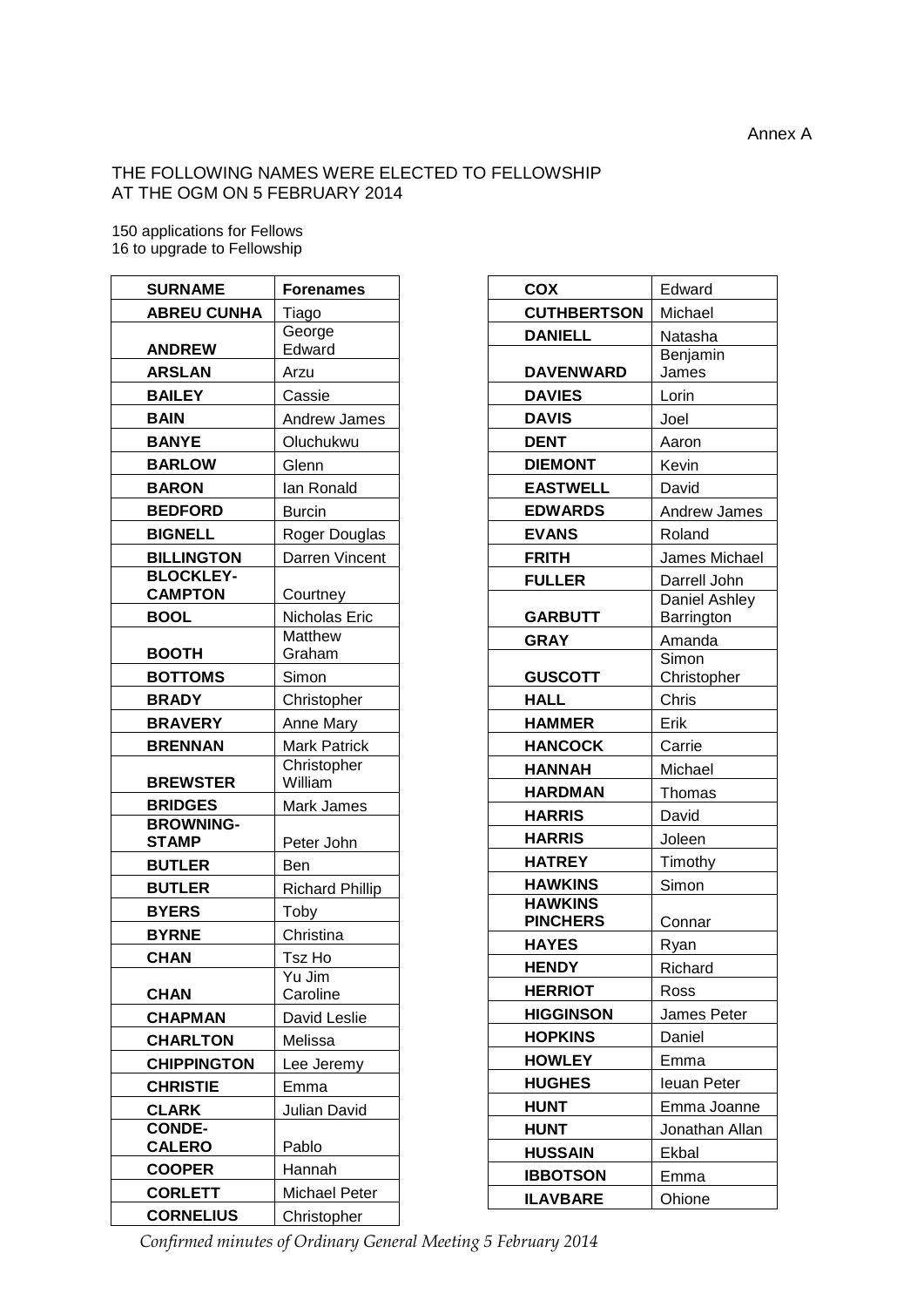| <b>IRFAN</b>     | Huma                   |
|------------------|------------------------|
|                  | Mohammed               |
| <b>ISAH</b>      | Nuruddeen              |
| <b>JAGGER</b>    | Lydia                  |
| <b>JAMES</b>     | Helen                  |
| <b>JENNER</b>    | <b>Frances Elaine</b>  |
| <b>JOHN</b>      | Ashley                 |
| <b>JOHNS</b>     | Matthew                |
|                  | Jaafar Hamzah          |
| <b>JOTHERI</b>   | Abdulhussein           |
| <b>KARKUT</b>    | Jonathan<br>Russell    |
| <b>KONE</b>      | <b>Arlet Claudel</b>   |
| LIU              | Li Rudi                |
| <b>LOOCKE</b>    | Matthew                |
| <b>LOWRIE</b>    | Jack                   |
| <b>LURATI</b>    | Matthias               |
|                  | Elisabeth              |
| <b>MACDONALD</b> | <b>Charlotte Alice</b> |
| <b>MARSZALEK</b> | Anna Teresa            |
| <b>MARTIN</b>    | Tom                    |
| <b>MCANDIE</b>   | Vienna                 |
|                  | John                   |
| <b>MCFARLANE</b> | Porterfield            |
| <b>MCGUIRE</b>   | Andrew                 |
| <b>MCINTYRE</b>  | Andrew Ross            |
|                  | Georgina               |
| <b>MEAKER</b>    | Emma                   |
| <b>MOGAJI</b>    | Aminat                 |
| <b>MORCOM</b>    | Harvey                 |
| <b>MUNDAY</b>    | Sarah                  |
| <b>NOBLE</b>     | Salina                 |
| <b>NSIONU</b>    | Chukwunonso<br>Moses   |
| <b>O'DOWD</b>    | Nicola Alric           |
|                  | Danny Beng             |
| ΟH               | <b>Teck</b>            |
| <b>OZONZEADI</b> | Ngozi                  |
| <b>PARRY</b>     | Craig                  |
|                  | Andrew                 |
|                  | Thomas                 |
| <b>PEARCE</b>    | William                |
| <b>PEARSON</b>   | Paul N                 |
| <b>PEMBERTON</b> | Ross Roman             |
| <b>PETHICA</b>   | David                  |
| <b>PORTER</b>    | Heather                |
| <b>PORTER</b>    | Michael                |

| <b>PRATSIDES</b>   | Paul Marios    |
|--------------------|----------------|
| <b>PUASA</b>       | Idrus          |
| <b>PUGH</b>        | Elizabeth      |
| <b>REYNOLDS</b>    | Hannah Iona    |
| <b>RICKETTS</b>    | Samuel         |
| <b>RIDGWAY</b>     | Henry          |
| <b>ROBERTS</b>     | Daniel         |
| <b>ROBERTS</b>     | Steven         |
| <b>ROBINS</b>      | Alexander      |
| <b>RODRIGUEZ</b>   | Karyna         |
| <b>ROWLEY</b>      | Nicola         |
| <b>RUIZ</b>        | Alfonso        |
| <b>SCHMIERMANN</b> | Ignace         |
| <b>SHELLAM</b>     | Richard        |
| <b>SII</b>         | Pollux         |
| <b>SIMON</b>       | Auvergne       |
| <b>SMALLWOOD</b>   | Paul           |
| <b>SPENCE</b>      | Robert William |
| <b>TAFLIKU</b>     | Agim           |
| <b>THOMAS</b>      | Alice May      |
| <b>THOMAS</b>      | Dylan John     |
| <b>THOMPSON</b>    | Ben            |
| <b>THOMPSON</b>    | Nathan Edward  |
|                    | Matthew        |
| TOMKINS            | James          |
| <b>TOULLEC</b>     | Renaud         |
| <b>TOWNSEND</b>    | Jack Micheal   |
| <b>TROMBONI</b>    | Fredico        |
| <b>TSESMELIS</b>   | Katy Elaine    |
| <b>VALETTI</b>     | Lorenzo        |
| <b>VECCHIA</b>     | Pierluigi      |
| <b>WAKELING</b>    | Ryan           |
| WATERHOUSE         | Andrew         |
| <b>WESSON</b>      | Robert         |
| <b>WILLIAMS</b>    | James          |
| <b>WILLIAMS</b>    | Lowri          |
| <b>WOODMAN</b>     | James          |
| <b>YATES</b>       | Neil           |
| YEATMAN            | Elizabeth Anne |
| <b>ZANTOUT</b>     | Abdul Aziz     |
| ZHOU               | Zhaocong       |